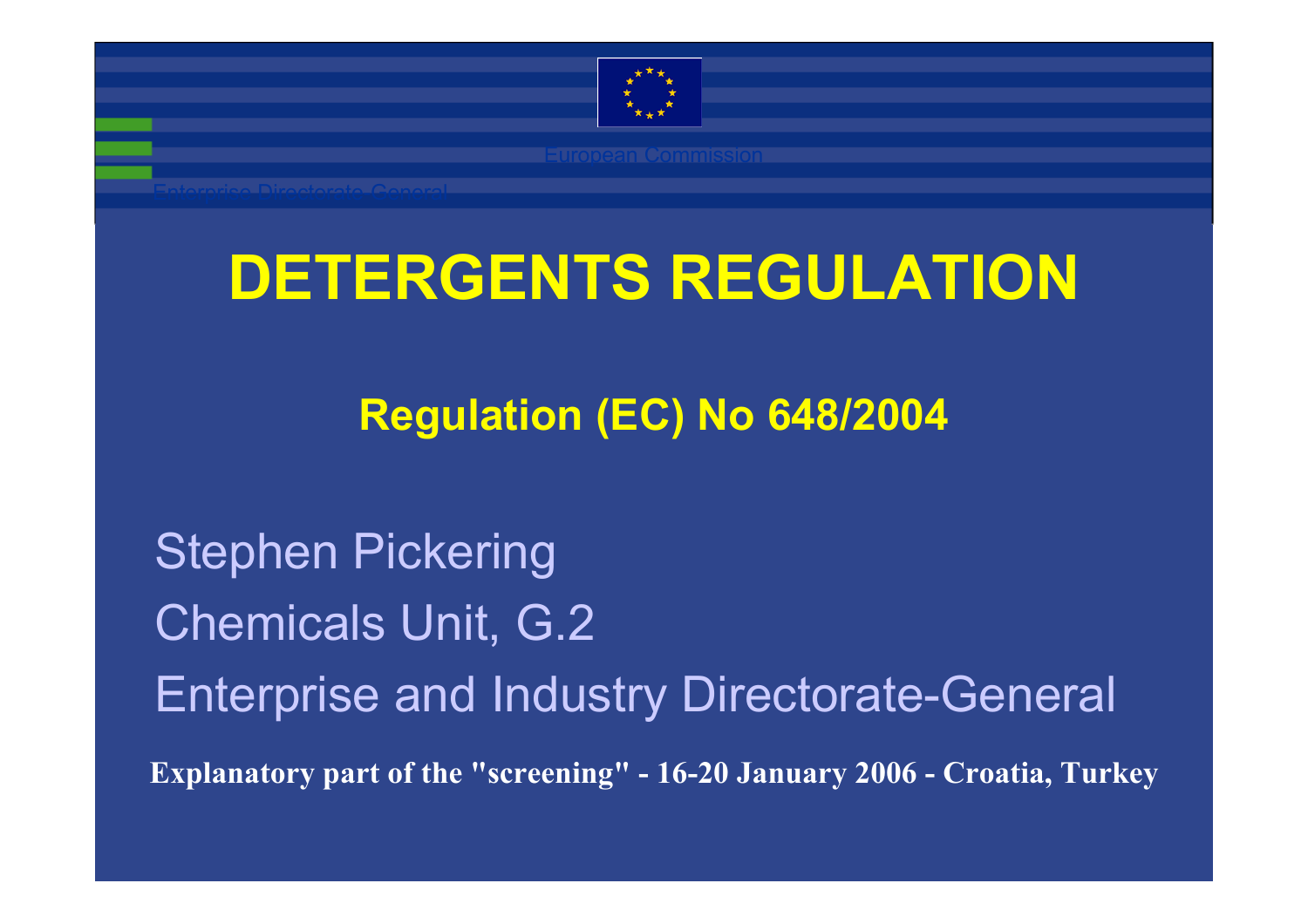

#### Scope:

- Biodegradability of surfactants
- **Labelling of detergents**

#### Aims:

**Free movement of detergents in the internal** market

**Protection of the environment and human health**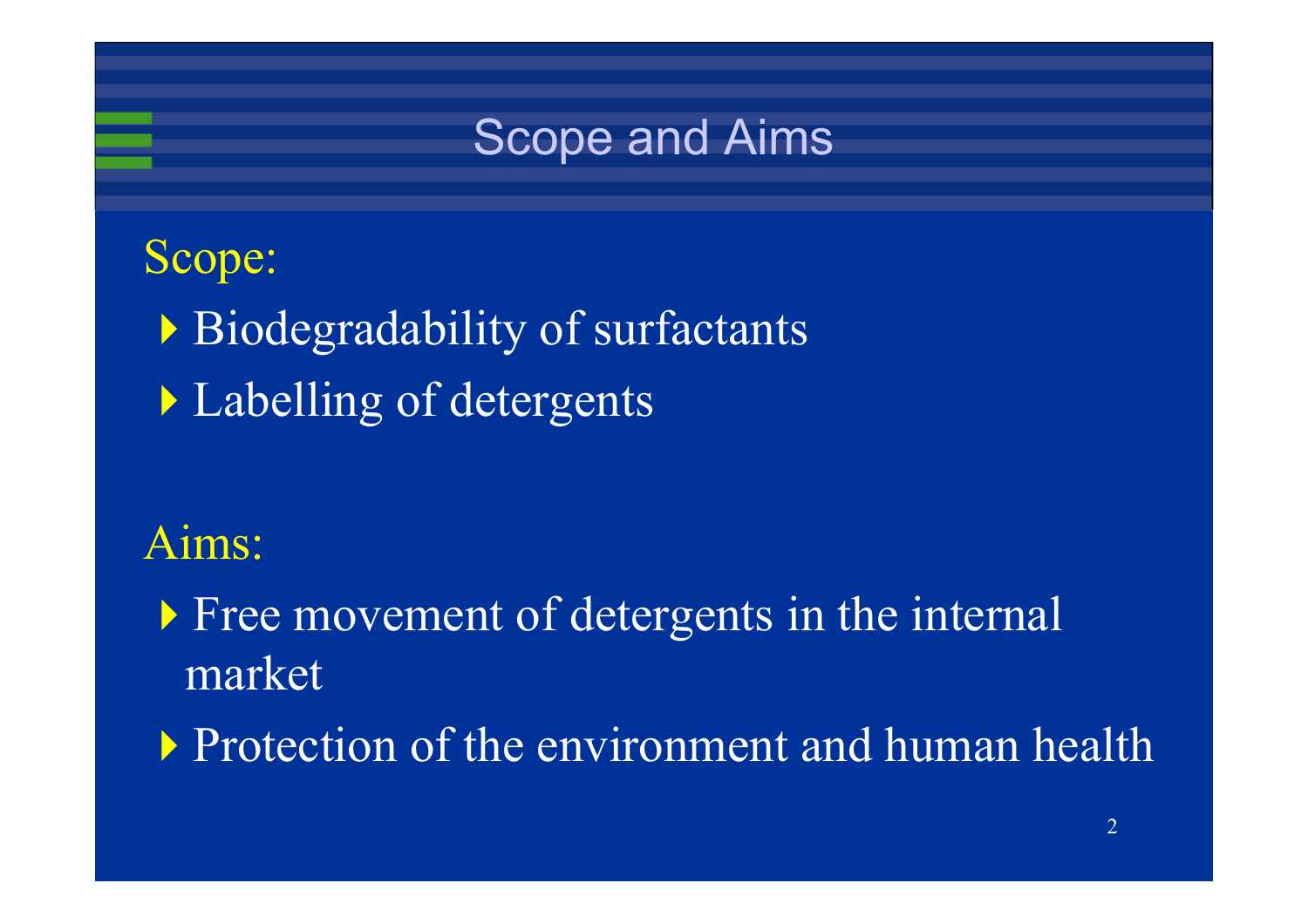#### Biodegradability requirements for surfactants

#### Ultimate biodegradability

- Ultimate biodegradatation = breakdown to  $CO_2$ , H<sub>2</sub>O, mineral salts and increased biomass
	- (Primary biodegradatation = loss of surfactant characteristics)
- Criterion for ultimate biodegradability: 60% in 28 days
- Same criterion applies to all types of surfactant i.e. ionic, anionic, cationic and amphoteric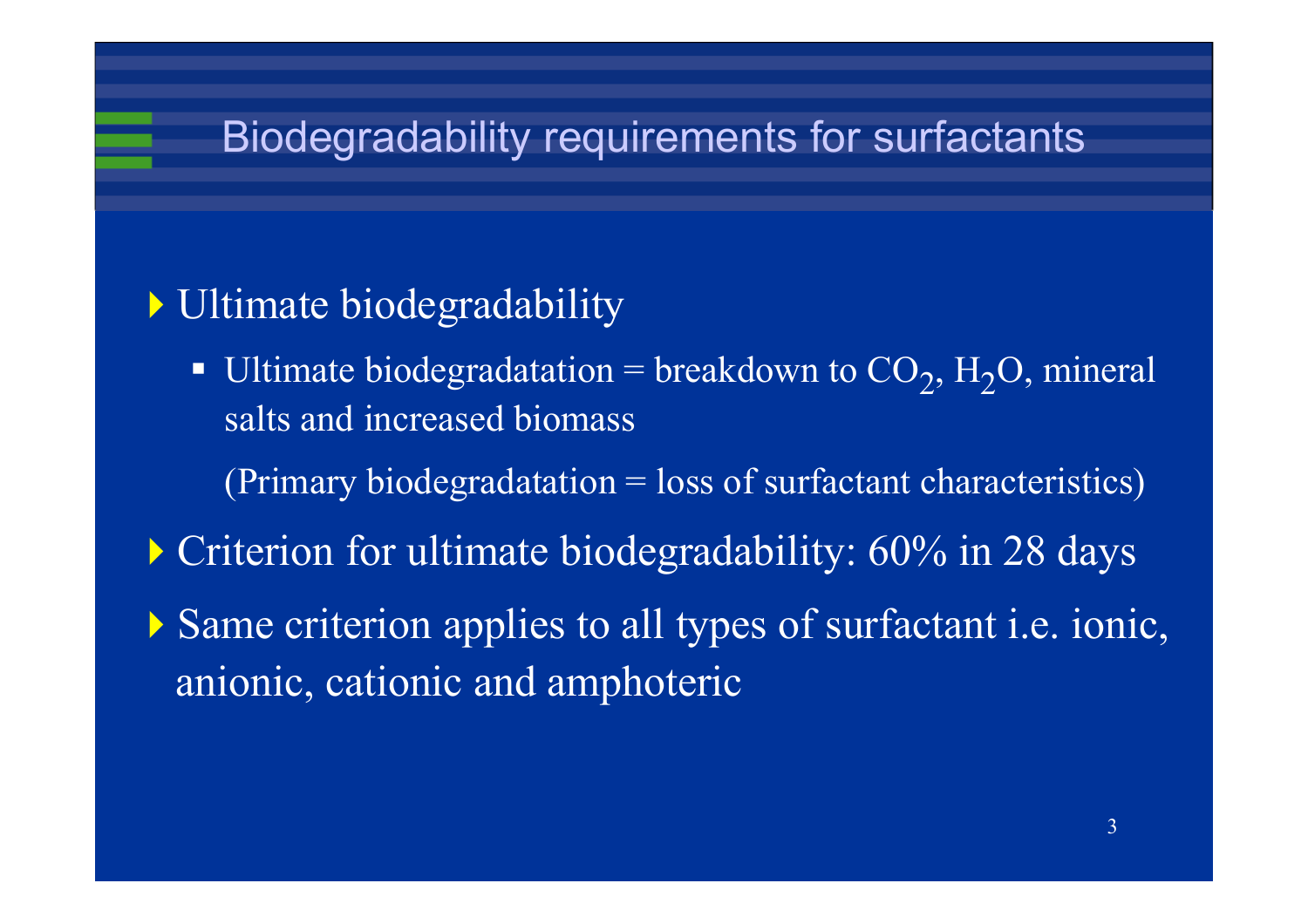### Duties of manufacturers (1)

- "Manufacturers shall hold at the disposal of the competent authorities a technical file with the results for the test for ultimate biodegradability."
- "In the case of surfactants that do not pass the ultimate" biodegradability test, the technical file shall also contain the results of the primary biodegradability test and the complementary risk assessment."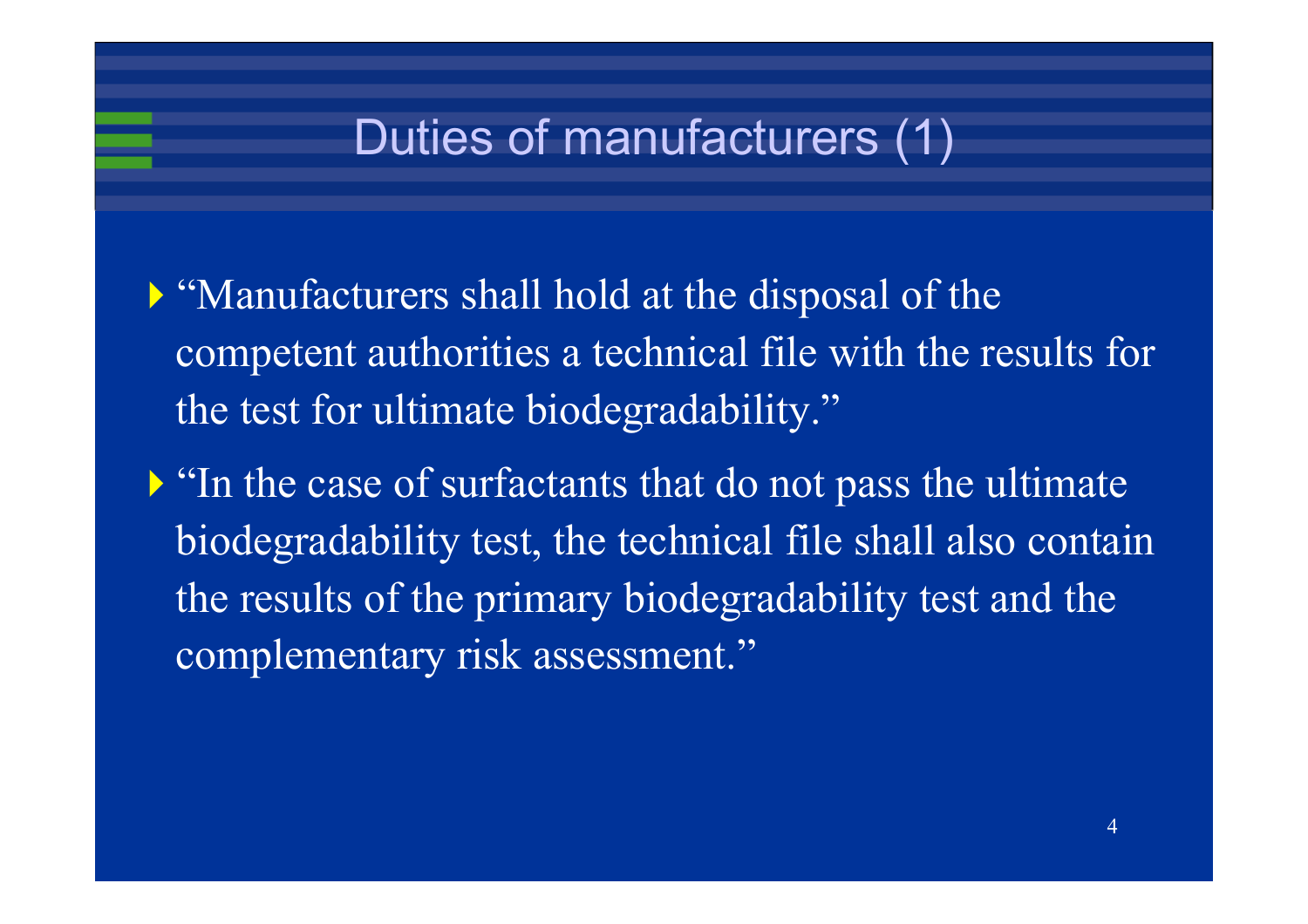### Duties of manufacturers (2)

- Manufacturers are responsible for the correct performance of the tests and must be able to show that they are allowed to benefit from the property rights concerning the test results, except for those already in the public domain.
- Manufacturers shall make available the ingredient datasheet to health care professionals on demand.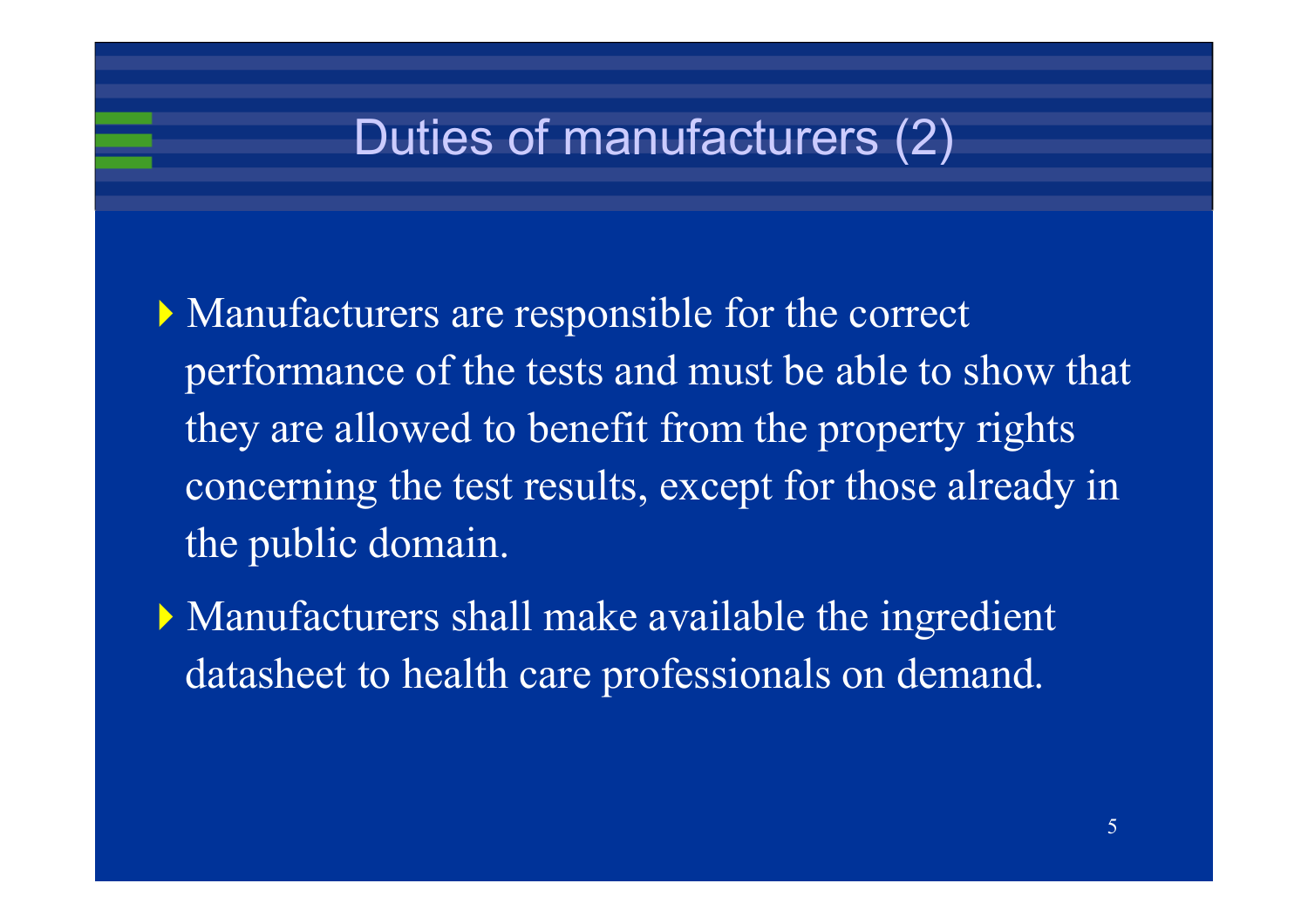### Derogations (I&I applications)

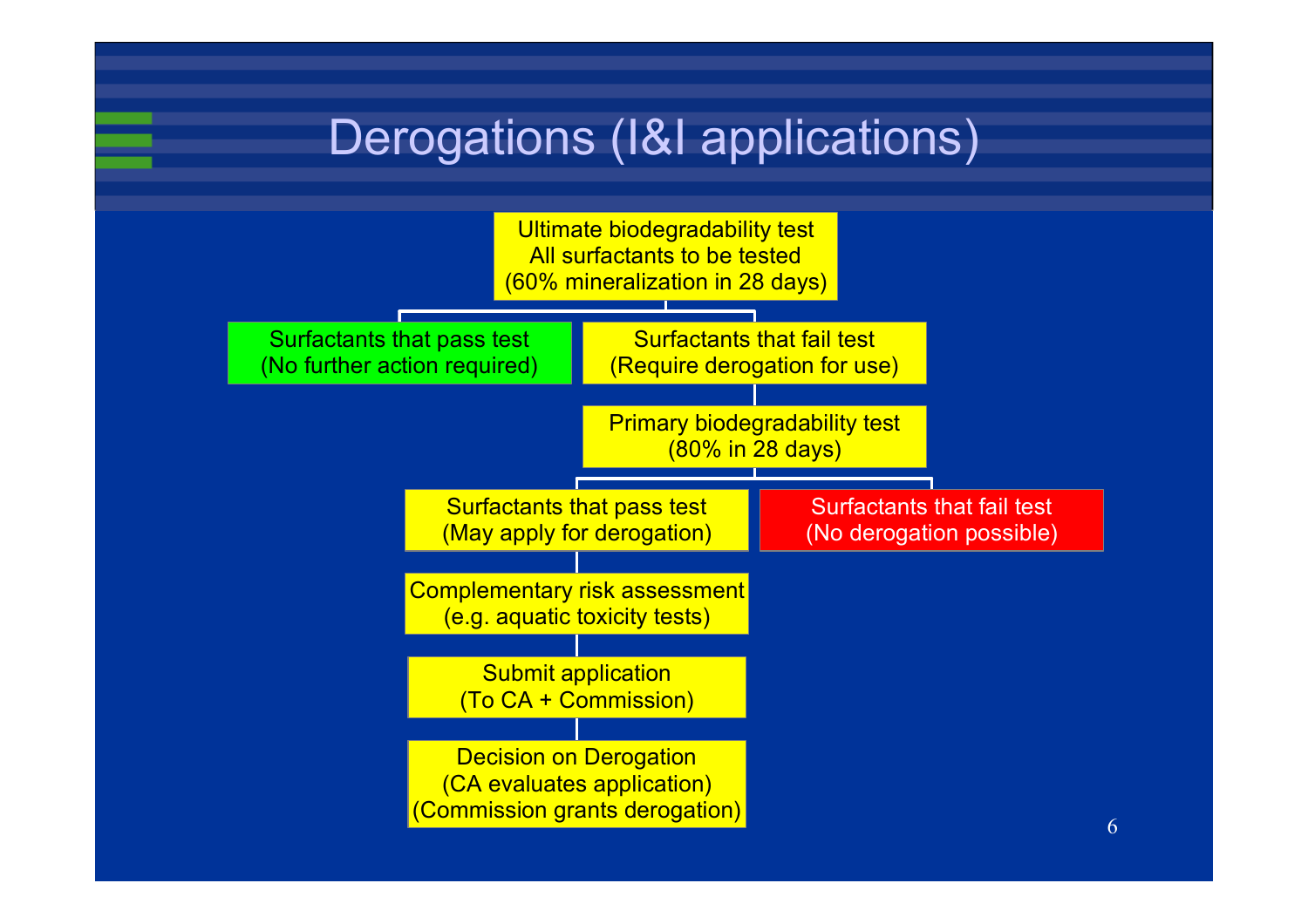## Granting of Derogations (1)

- Derogations may be granted if:
	- Used in low-dispersive applications
	- Used in specific I&I applications only
	- Risk to environment is small compared to socio-economic benefits

- Derogations may allow, limit, or severely restrict use.
- Restrictions may include a phase-out period.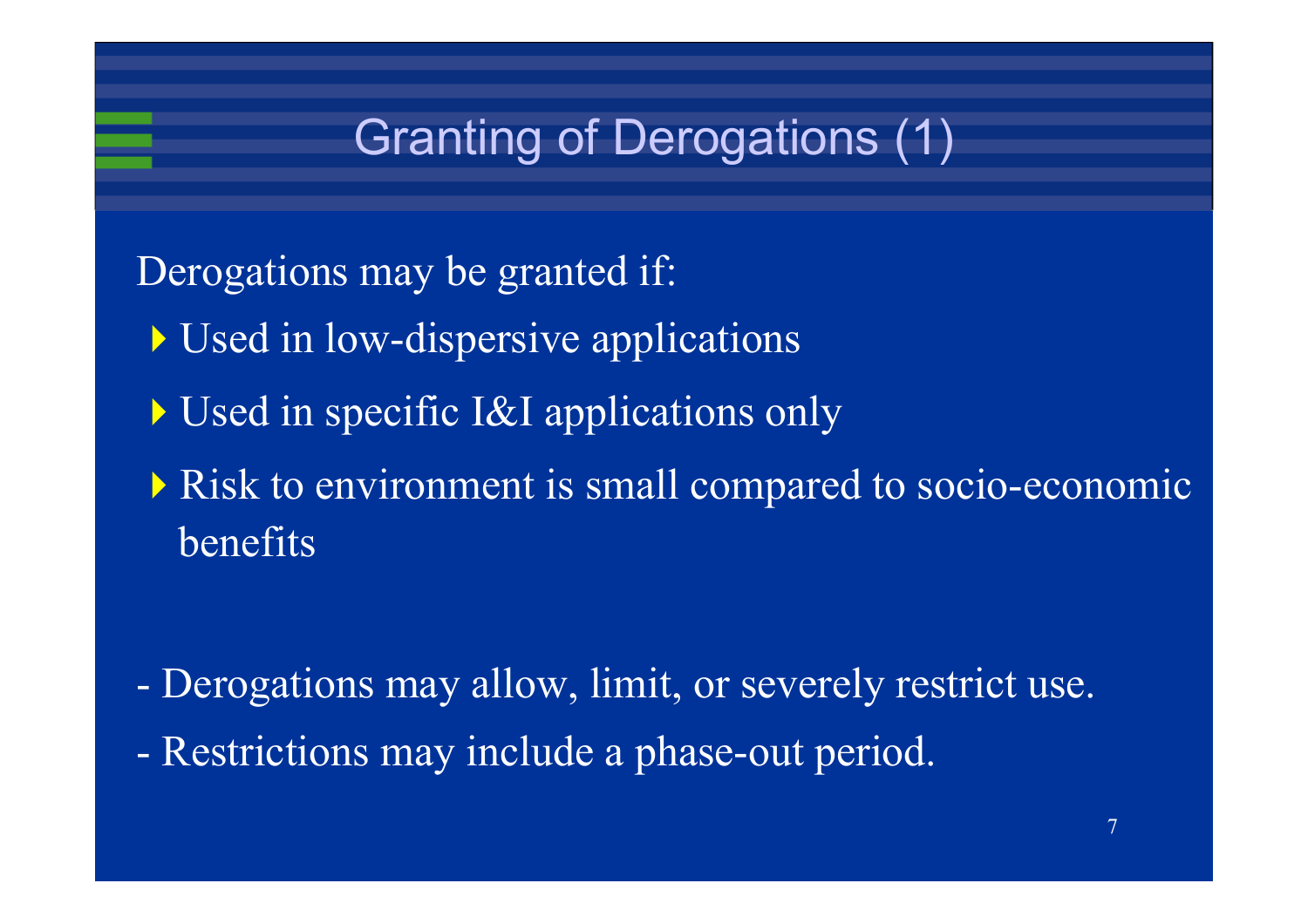### Granting of Derogations (2)

- Applications for derogation:
	- Only for surfactants on the market before 08 Oct 2005
	- Application must be made before 08 Oct 2007
	- Decision by Commission within 12 months
	- In case of refusal of derogation, a phase out period not exceeding 2 years may be allowed.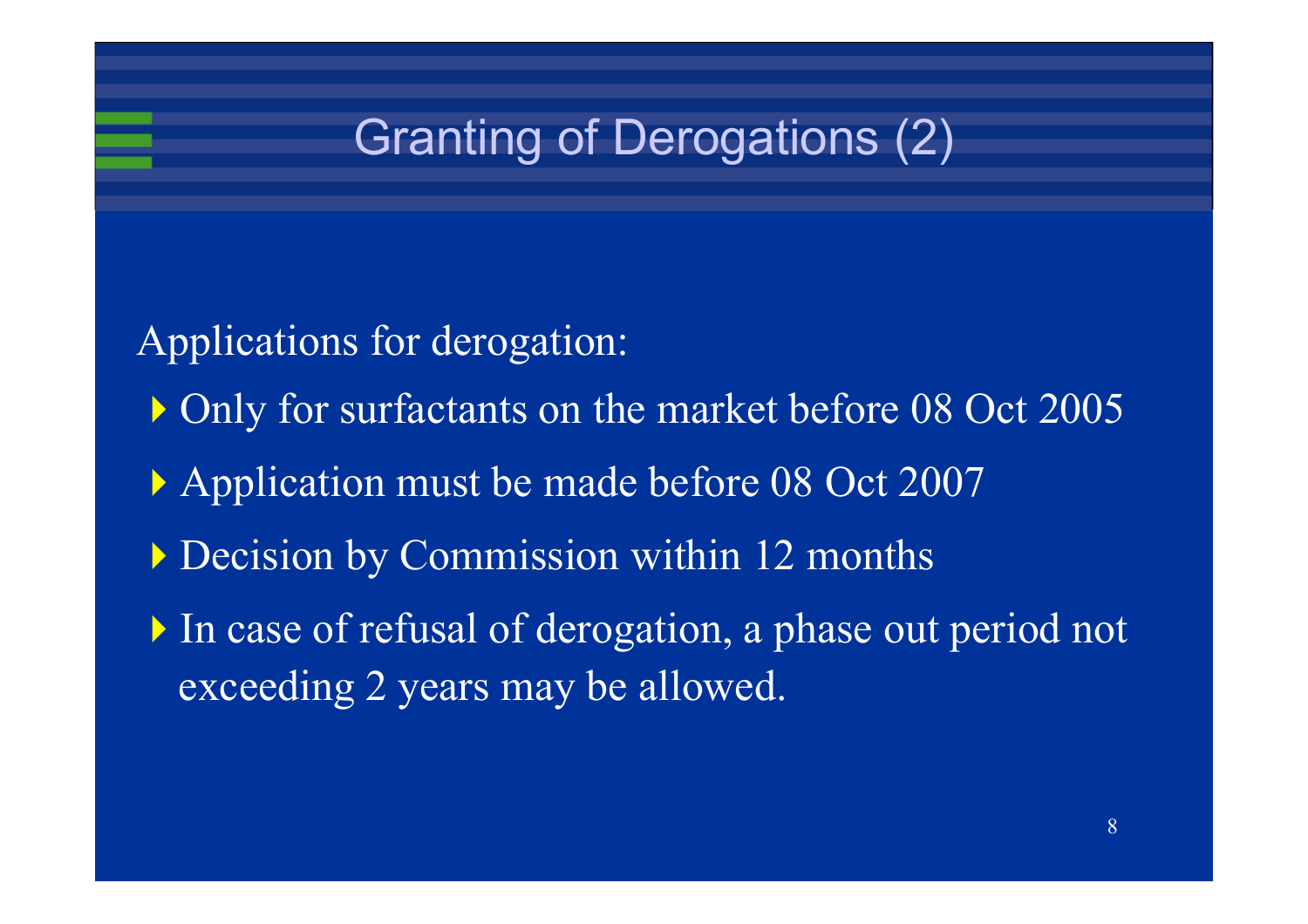#### Surfactants with biocidal properties

- Surfactants with biocidal properties must also comply with the Biocides Directive 98/8/EC
- No duplication of testing
- Surfactants authorized as active substances under the biocides directive are exempt from biodegradability testing under the detergents regulation
- Detergents containing such biocidal surfactants must be labeled as containing "disinfectant"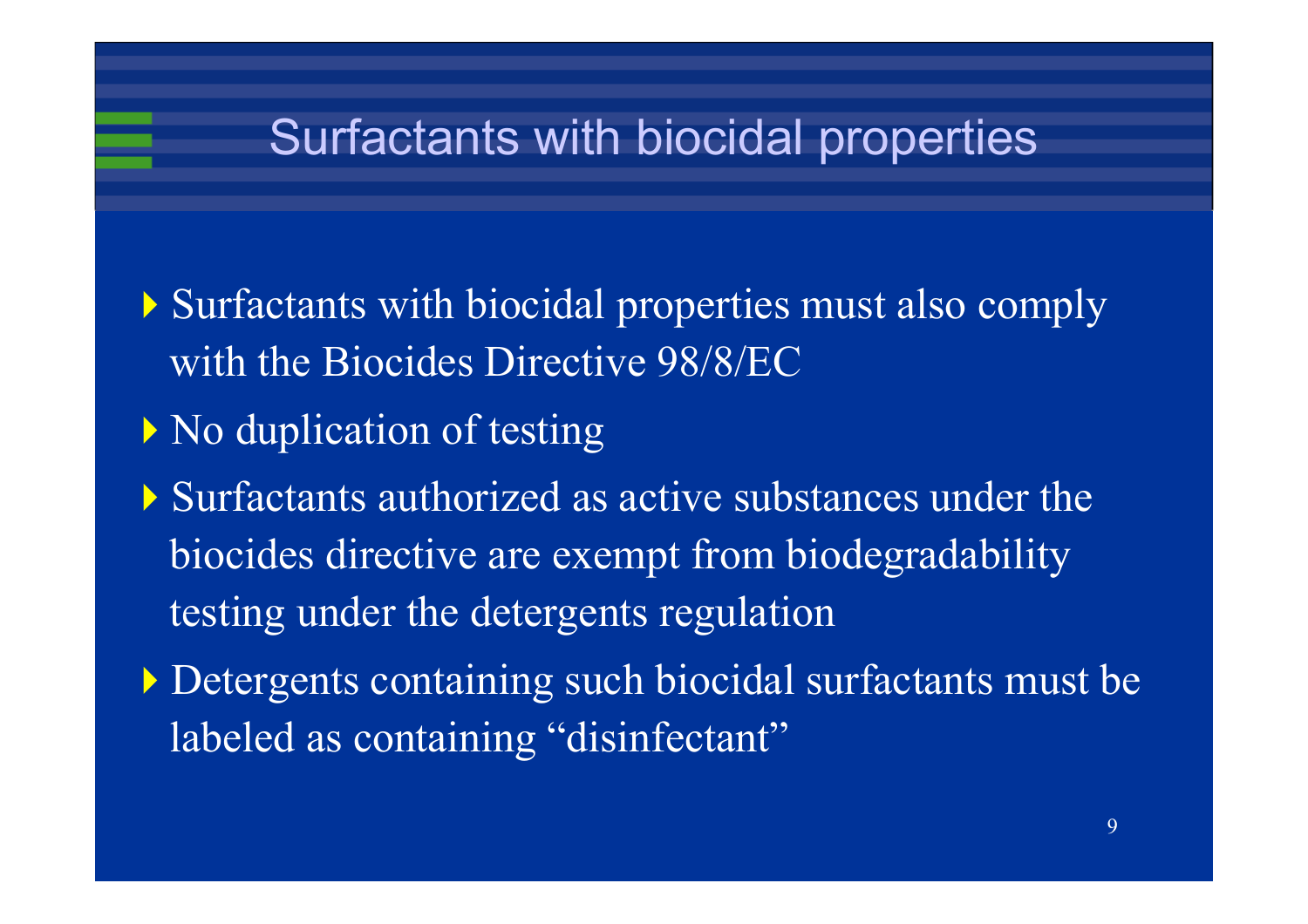### Labelling

- Provisions of the Directives on Dangerous Substances and Dangerous Preparations apply
- Information on composition (class of constituent)
- Preservation agents, enzymes, disinfectants, perfumes
- Those allergenic fragrances (26) that appear in Annex III fragrances of the cosmetics directive 76/768/EEC (>0.01%)
- Dosage information as described in Decision 1999/476/EC (eco-label)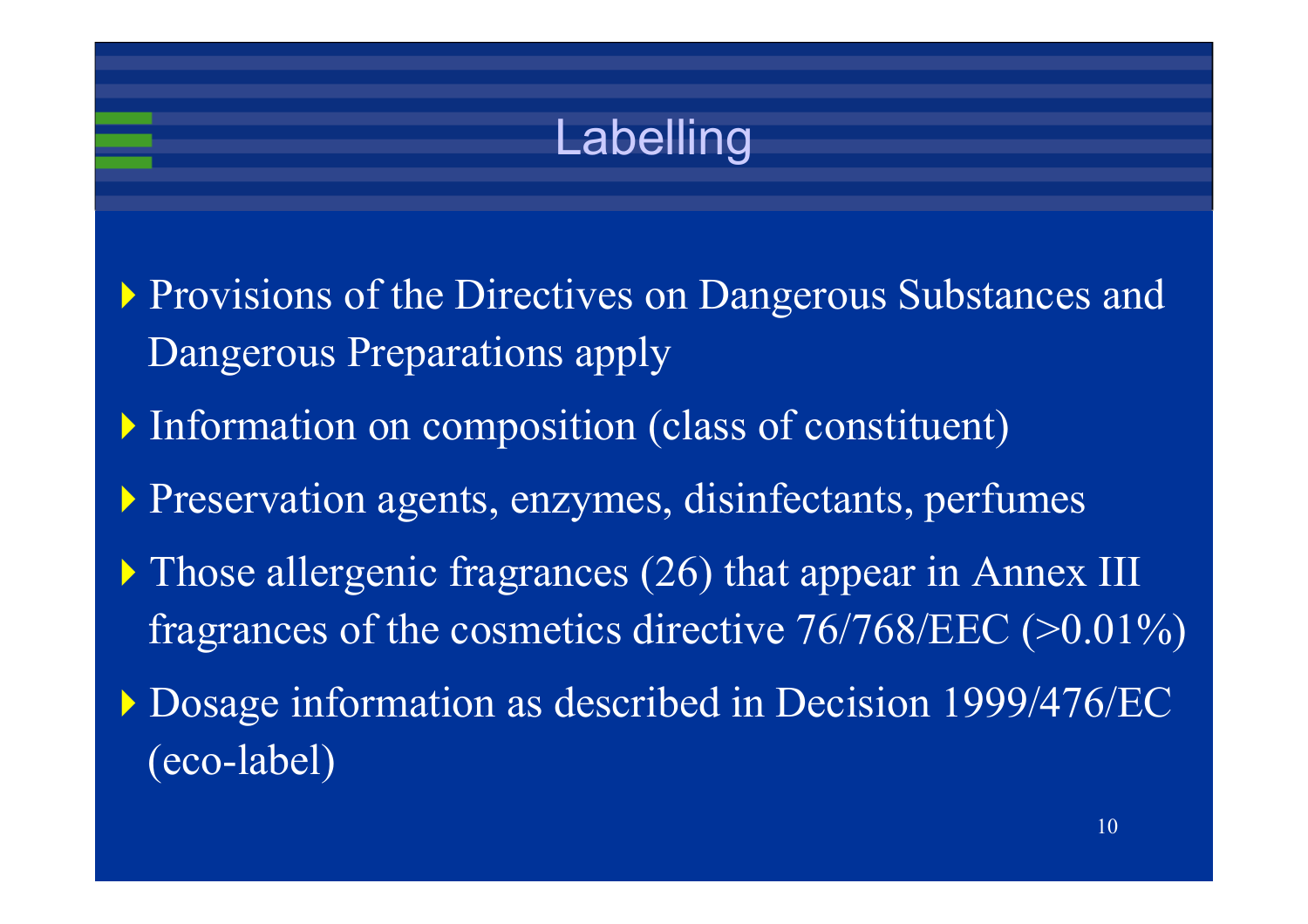### Labelling according to the DPD

Labelling rules of the Dangerous Preparations Directive (DPD) apply in addition to the rules specific to Detergents Example: A detergent contains a substance classified as R4 under the DSD, i.e. "Risk of serious damage to eyes". Under the DPD the detergent is classified: *either* according to the concentration of the substance, i.e.  $\triangleright$  <5%: no classification, no risk phrase, no symbol. Xi ▶ 5-10%: classified R36, "Irritating to eyes", symbol: *or* "according to its effects on man" *Art 6(3).*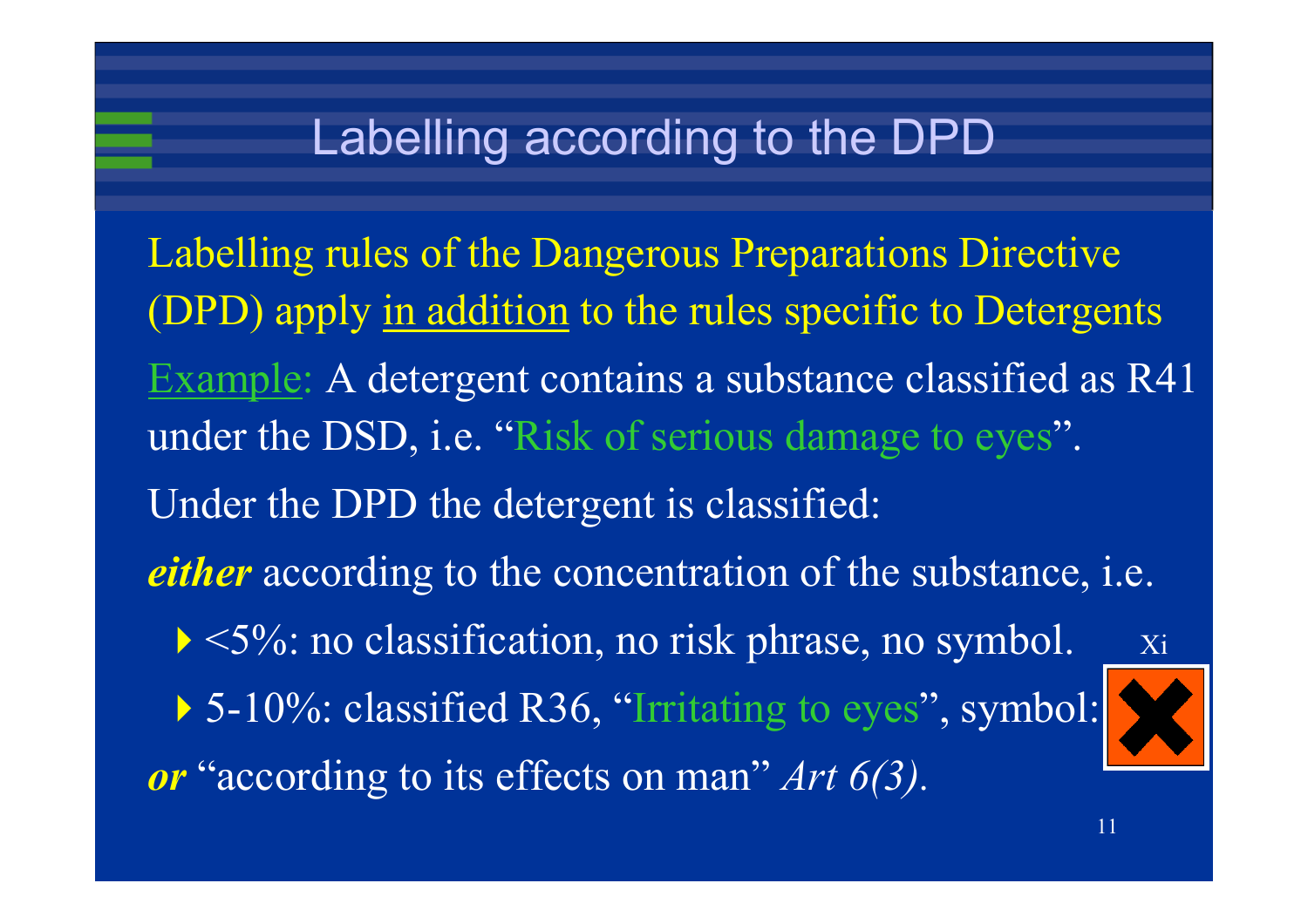#### Labelling for contents by class: Annex VII A

- $\triangleright$  Constituents by class (concentrations  $> 0.2\%$ ) Phosphates, phosphonates, anionic surfactants, cationic surfactants, amphoteric surfactants, non-ionic surfactants, oxygen-based bleaching agents, chlorine-based bleaching agents, EDTA, NTA, phenols, parachlorobenzene, aromatic hydrocarbons, aliphatic hydrocarbons, halogenated hydrocarbons, soap, zeolites, polycarboxylates (18 classes) Weight percentage ranges:  $\langle 5\%, 5 - 15\%, 15 - 30\%, \rangle$
- **Constituents by class (if deliberately added)** enzymes, disinfectants, optical brighteners, perfumes, preservation agents
- $\blacktriangleright$  Constituents in concentrations  $> 0.01\%$ allergenic fragrances (26 listed in the Cosmetics Directive)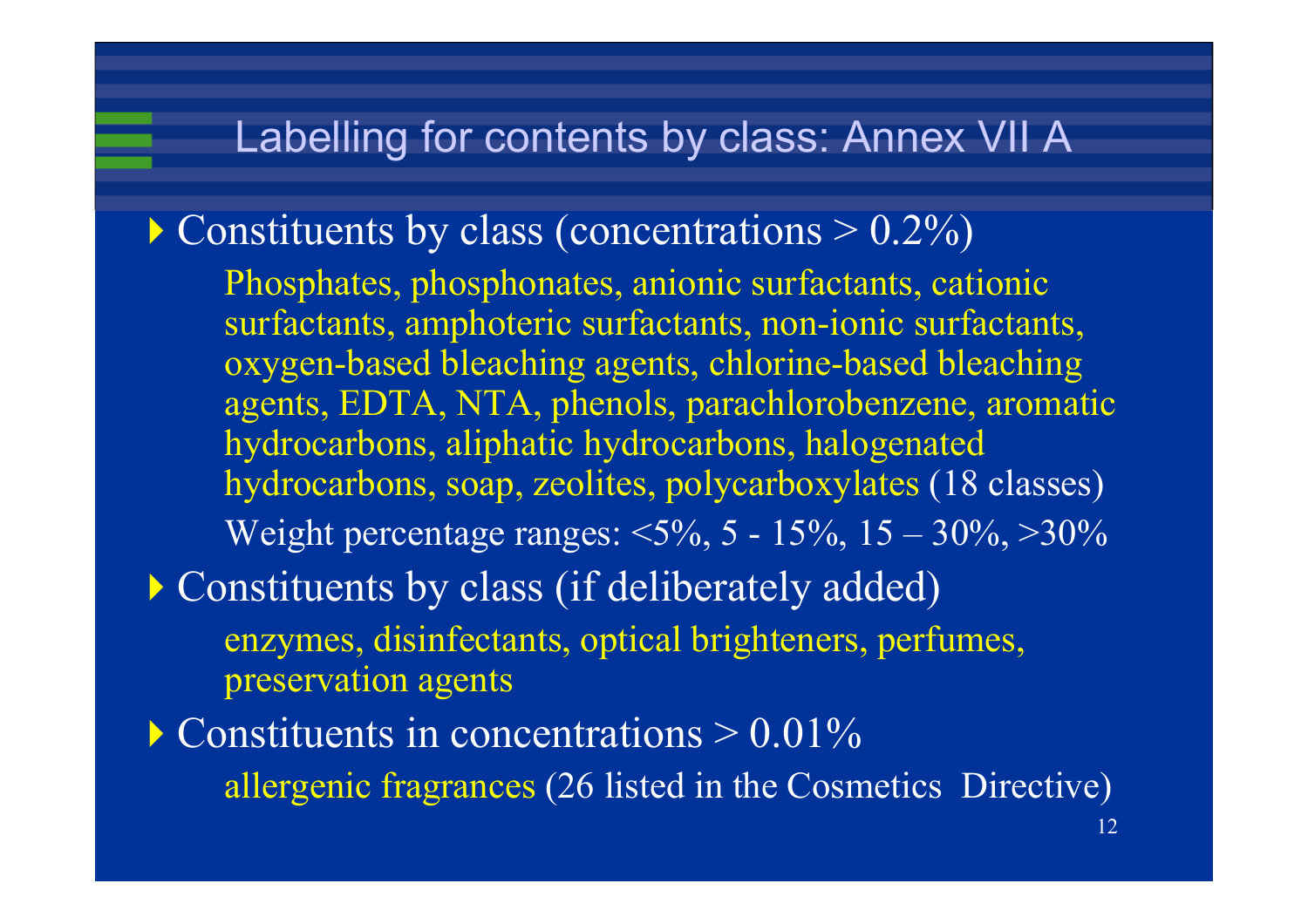#### Information concerning the Manufacturer

- The packaging of detergents must be labelled for: Name and trade mark of the product
	- Name or trade name or trade mark and full address and telephone number of manufacturer
	- Address, email address and telephone number from which the ingredient datasheet may be obtained.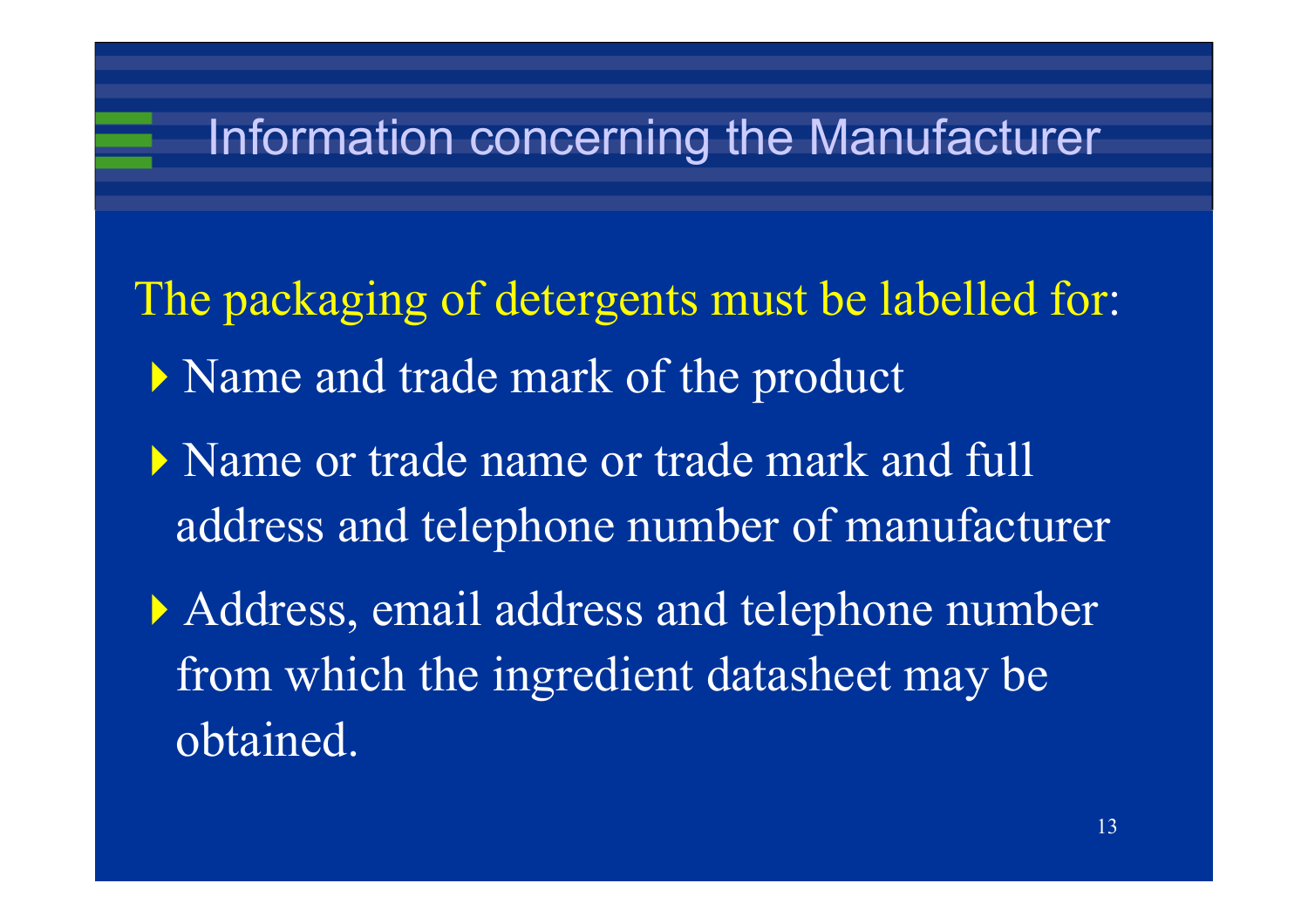#### Dosage information, Annex VII B

- The packaging of laundry detergents must be labelled for:
	- Recommended dosage for a standard washing machine load (4.5kg or 2.5kg) for soft, medium and hard water, taking into account one or two wash cycles.
	- The number of standard washes contained in the package for medium water hardness.
	- If The capacity of any measuring cup in ml or grams, and markings to indicate appropriate dosage.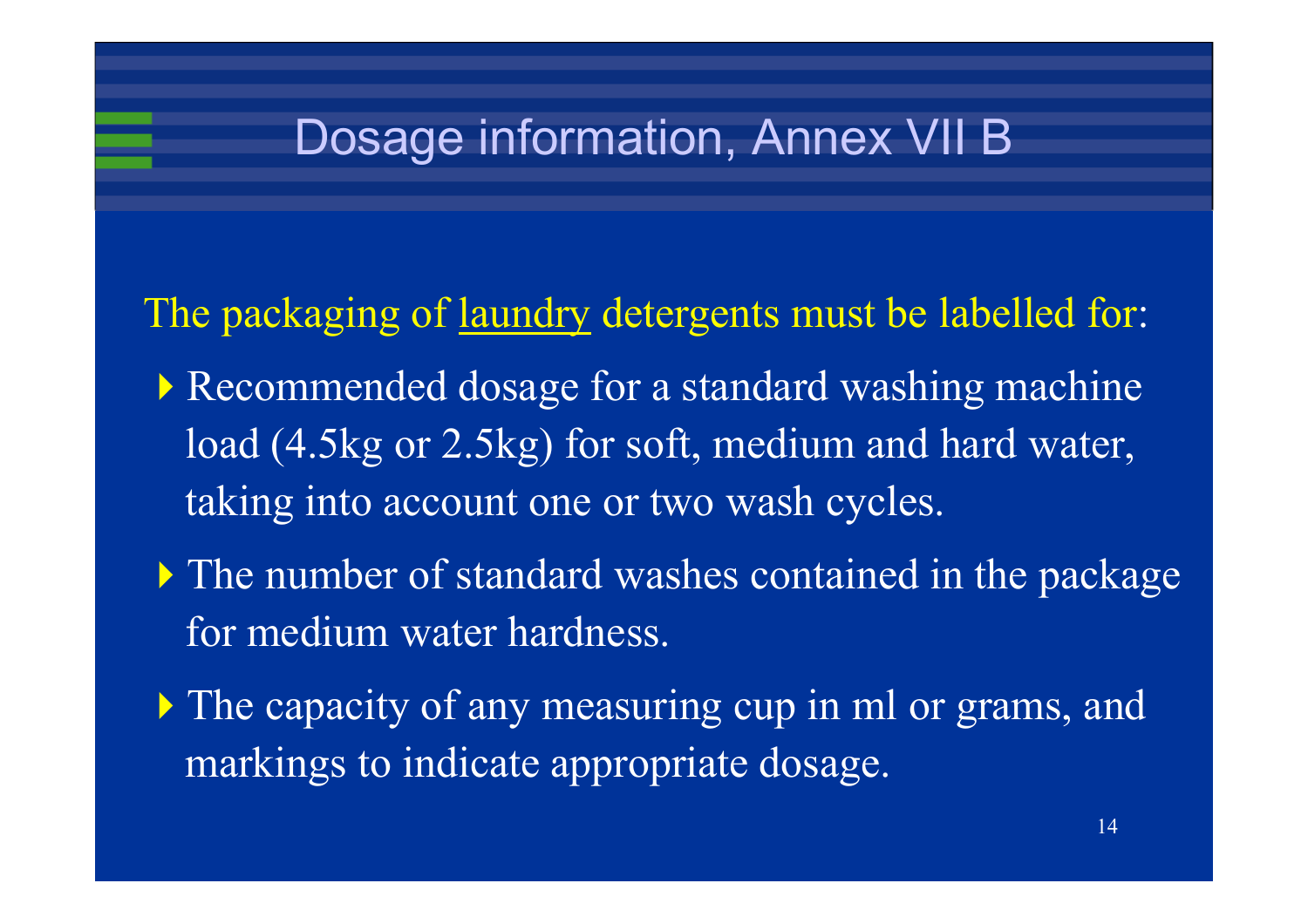#### Ingredients datasheet, Annex VII C

- The manufacturer shall make available to medical personnel on demand an ingredients datasheet containing:
- The name of the detergent and the manufacturer.
- All ingredients in order of decreasing abundance subdivided into weight percentage ranges of: a) <0.1%, b) 0.1% - 1%, c) 1% - 10%, d) > 10% (Impurities are not considered to be ingredients)  $\triangleright$  The IUPAC, INCI and European pharmacopoeia names of the ingredients, and their CAS number.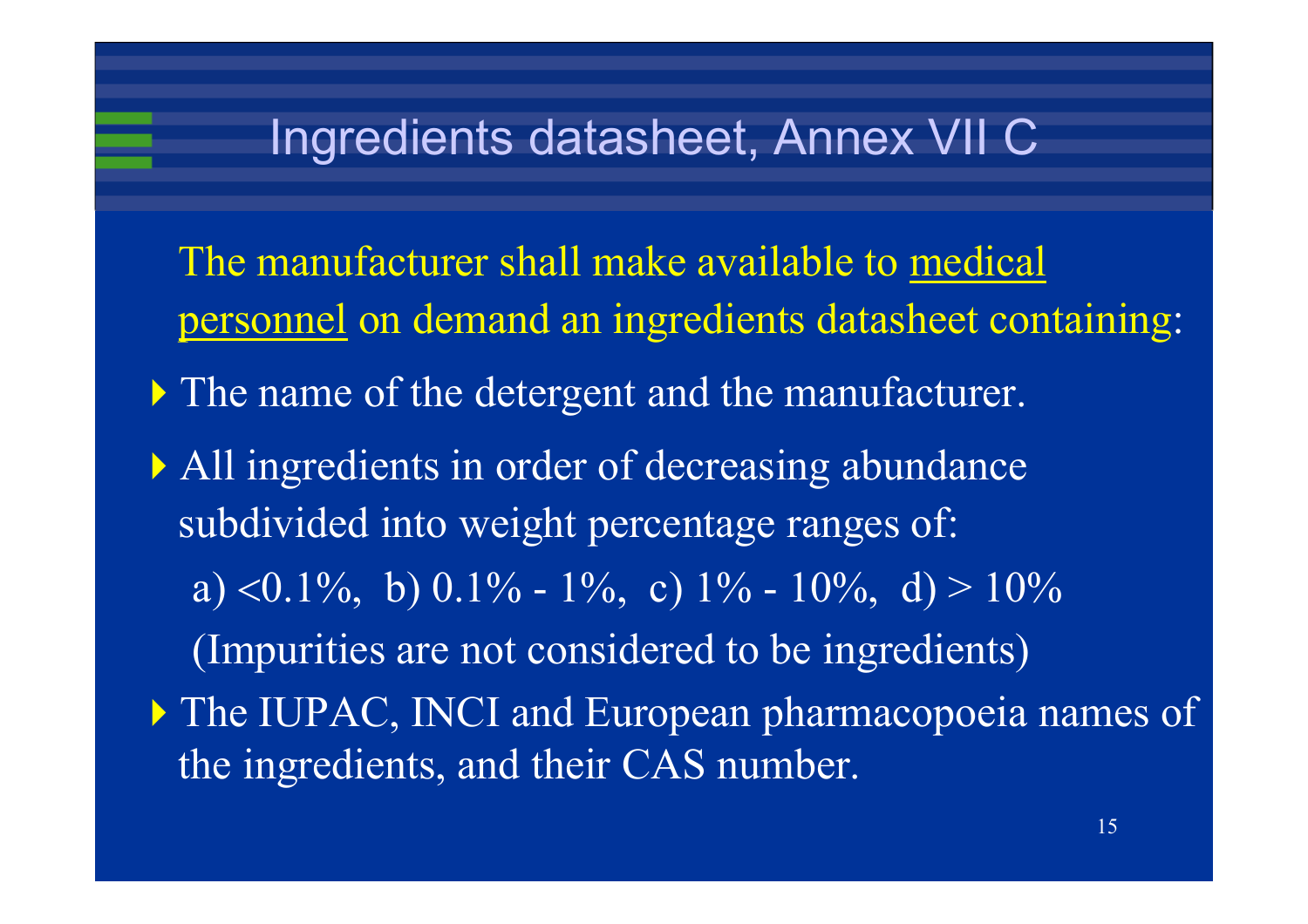### List of ingredients, Annex VII D

- Manufactures shall make available on a website a list of ingredients containing:
- All ingredients in order of decreasing abundance.
- The INCI names of the ingredients where possible.

This is information to be available to the general public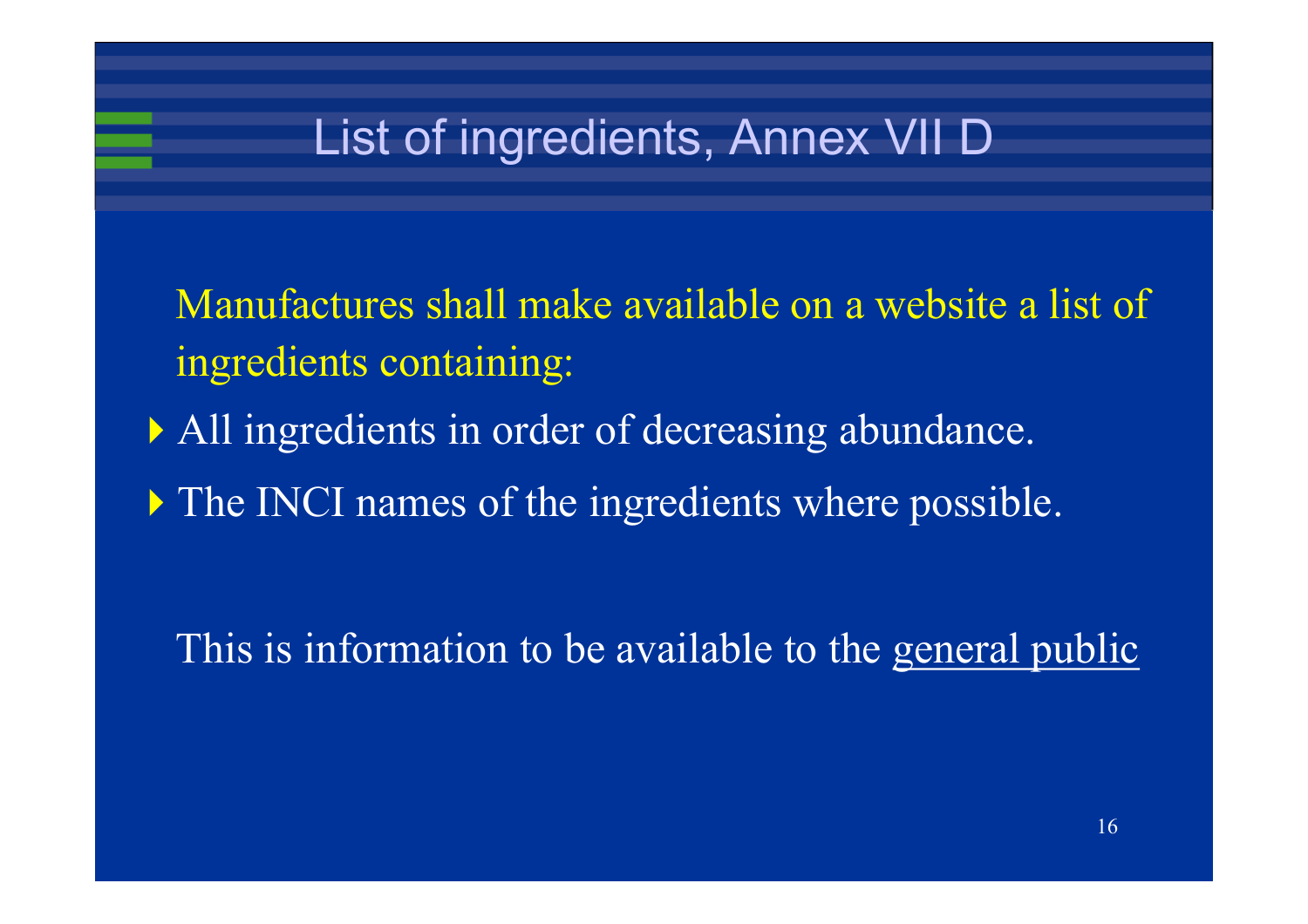#### Ingredient datasheet

The purpose of the datasheet is to assist investigation into whether a link exists between the development of an allergic response and exposure to a particular chemical substance.

- "The manufacturer shall upon request make available to any health care professional a full list of ingredients."
	- $\triangleright$  "The list shall contain all ingredients in decreasing abundance by weight and the list shall be divided into the following weight percentage ranges:
		- a) > 10\%, b) 1 10\%, c) 0.1 1\%, d) <0.1\%."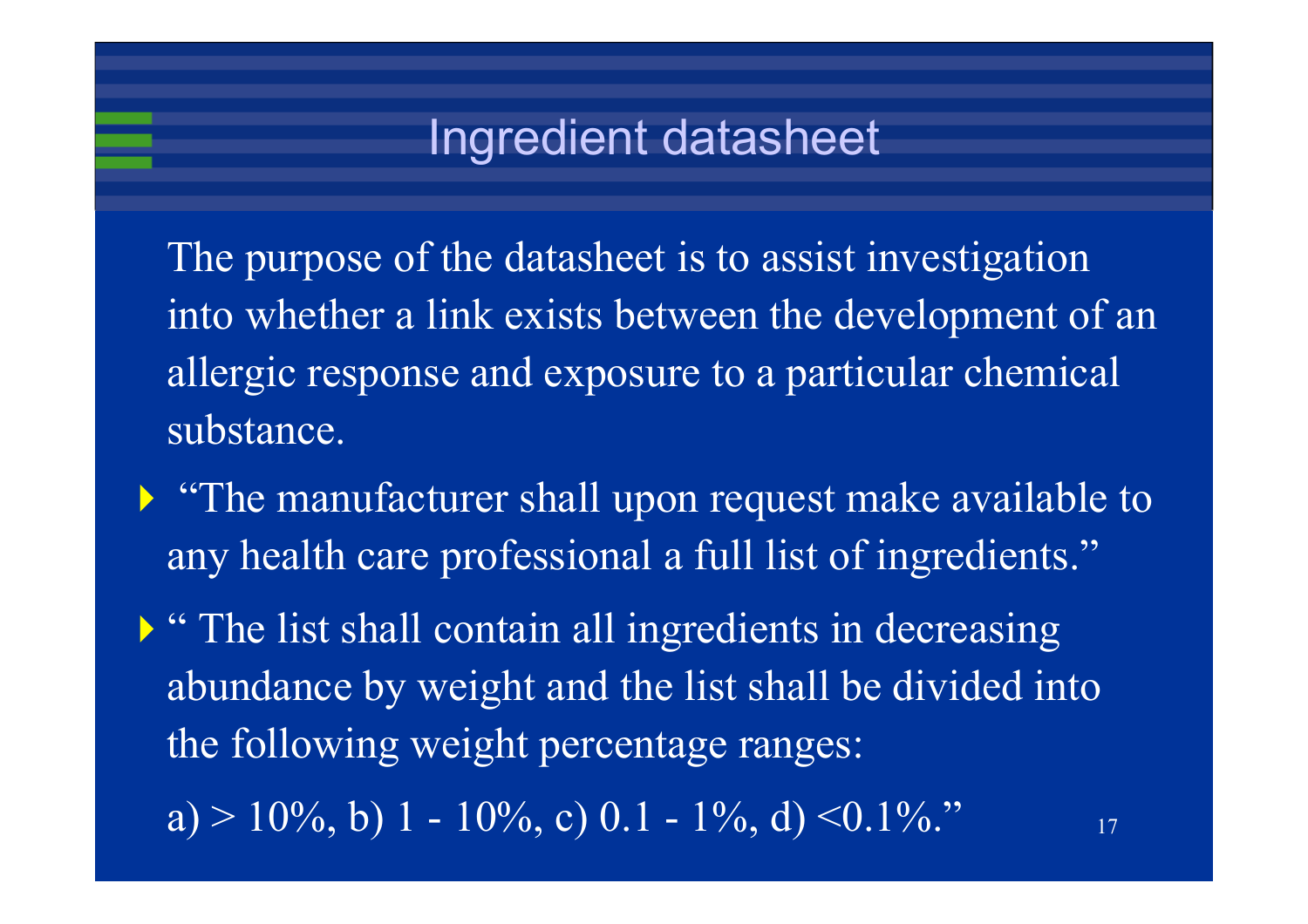#### Future Perspectives

Three issues identified for future action in the Detergents Regulation (Article 16)

By 8 April 2007:

• The use of phosphates in detergents

By 8 April 2009:

Anaerobic biodegradation of surfactants

 $\blacktriangleright$ Biodegradation of non-surfactant organic ingredients